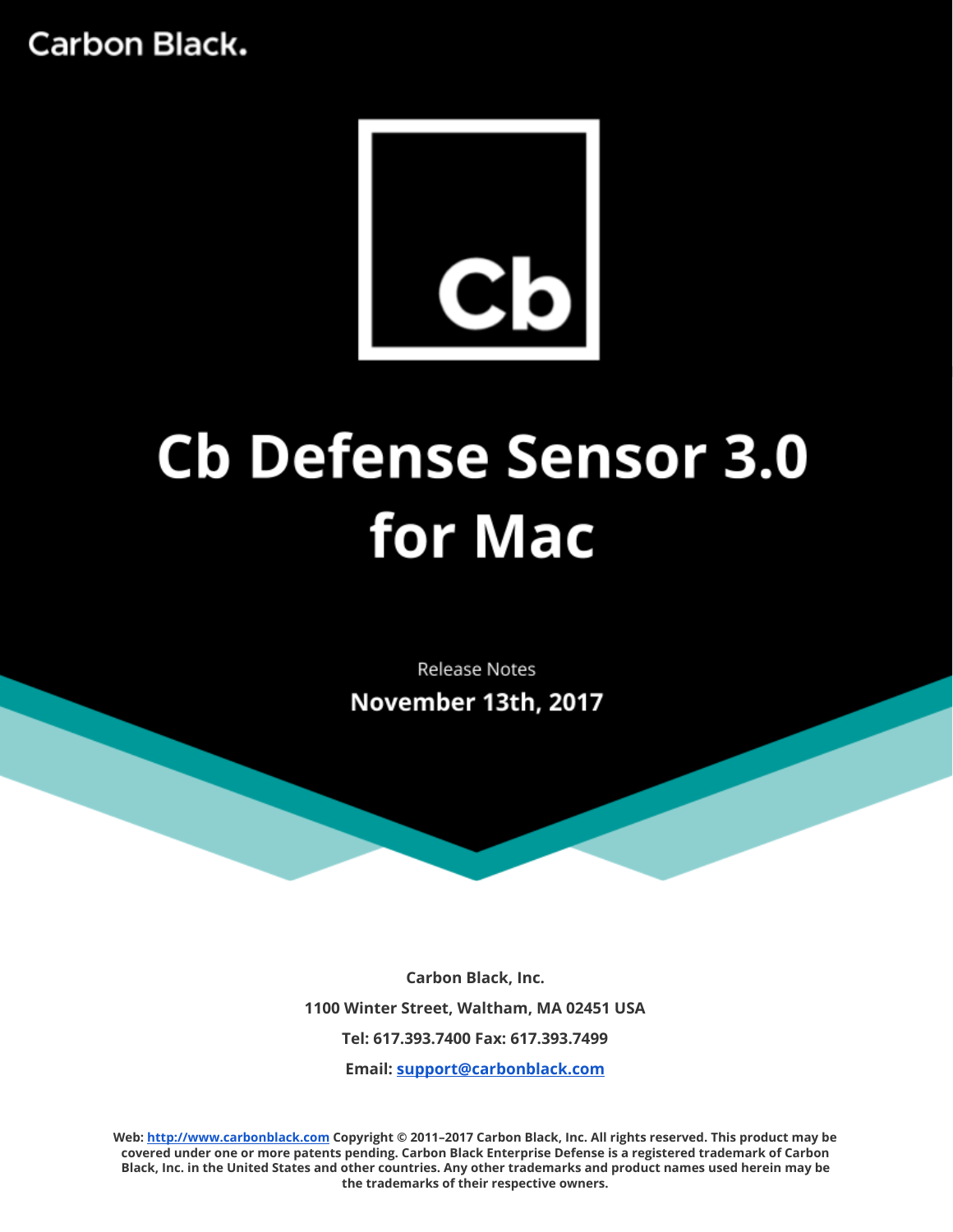# **General Notes**

**These Cb Defense Sensor version 3.0 release notes are for the Mac operating system only.**

# **New Features**

**This section lists features that are introduced in the 3.0 version of Cb Defense Sensor. For a more thorough description of the new features in this release, see the User's Guide.**

#### **Ransomware Prevention Improvements**

**The 3.0 Cb Defense sensor introduces a new event streaming engine that improves prevention efficacy against ransomware TTPs, especially around the new "0-day" attacks.**

**To take advantage of these enhancements, administrators can set policy rules in the Cb Defense Management Console to handle ransomware-like behavior. When a ransomware policy rule is applied on an endpoint, the sensor UI displays a message that "Potential Ransomware was terminated" and a high-level alert is triggered in the Dashboard.**

**New customers receive updated policies out of the box that enable ransomware improvements. Current customers can add the following three rules to their policies to get started with ransomware defenses in the same way.**

| When adware or a potentially unwanted program                  | Performs ransom $\vee$ | Terminate process | $\times$ |
|----------------------------------------------------------------|------------------------|-------------------|----------|
| When a not listed application                                  | Performs ransom $\vee$ | Terminate process | $\times$ |
| When an unknown application (ex. new application when offline) | Performs ransom $\vee$ | Terminate process | $\times$ |

**The standard practice for macOS is to use three Blocking and Isolation Policy Rules: (1) for adware or PUPs, (2) for not listed reputations, and (3) for unknown reputations.**

**We encourage customers to add these policies because they provide defense against a wide range of ransomware and incur a low risk of false positives.**

**To read more about these improvements and how to enable these new policies, see the User's Guide.**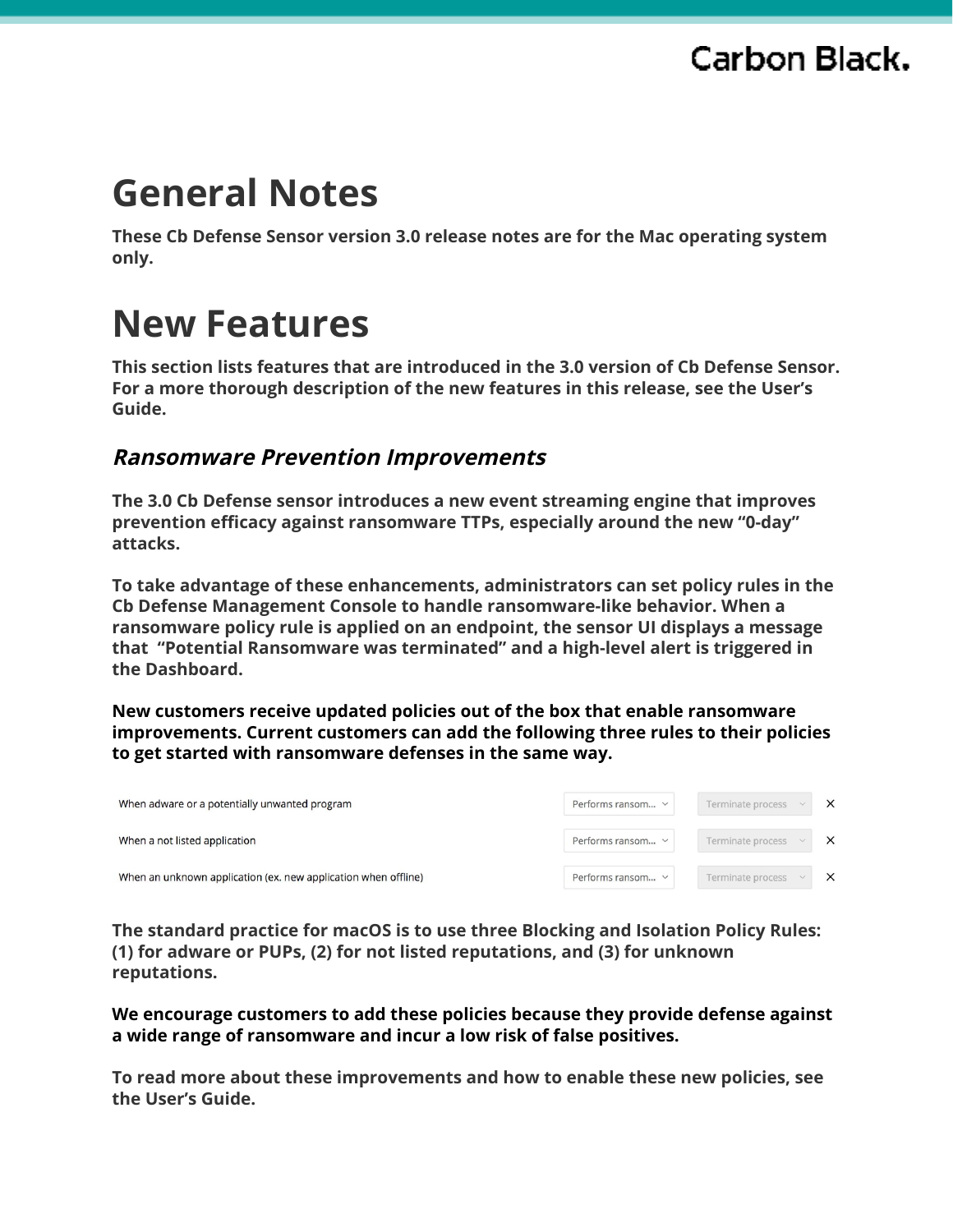#### **Live Response**

**This release introduces Live Response to Cb Defense. Live Response offers authorized users remote access to enabled endpoints. This lets them inspect endpoints during investigations, eradicate threats, and return endpoints to normal operations after an incident. A new administrative role, "Live Response Admin", and a new policy option, "Enable Live Response," control access to this feature.**

**Live Response Admin supersedes the Admin role and this privilege can only be granted by another user who has Live Response Admin rights. For current customers, all users that have Admin privilege at the time of release will be promoted to the Live Response Admin role. We encourage customers to audit their users and demote any administrators that should not have Live Response access.**

**To help prevent abuse, Live Response includes a kill switch that lets administrators disable remote access to any endpoint. After enabling the kill switch on an endpoint, Live Response access is not possible to that endpoint, irrespective of policy settings or the user's role. To re-enable Live Response on the endpoint, the Cb Defense sensor must be reinstalled on the endpoint.**

**Administrators can monitor Live Response use through Cb Defense's audit log. Live Response-related messages include the token, "LiveResponse", which makes it easy to search for Live Response messages only. By default, the audit log displays connection attempts and error messages. Turn verbose logging ON to display each command that was issued during Live Response sessions.**

**To read more about this feature and how to enable/disable this new role, see the User's Guide.**

#### **Support for macOS 10.13 "High Sierra"**

Please see "Known Issues and Caveats"

#### **Enhanced Reputation Engine**

A new reputation engine has an improved reputation processing that is reflected in better reputation accuracy, improved blocking efficacy, reduced false positives, shorter delays and improved reporting.

#### **Reputation: Certificate Whitelisting**

**Binary files that are signed and locally verified on the endpoint against the Apple trust store can now be whitelisted by the publisher certificate subject and issuer name, either on the "Reputation" page or on the "Selected Application" Tab.**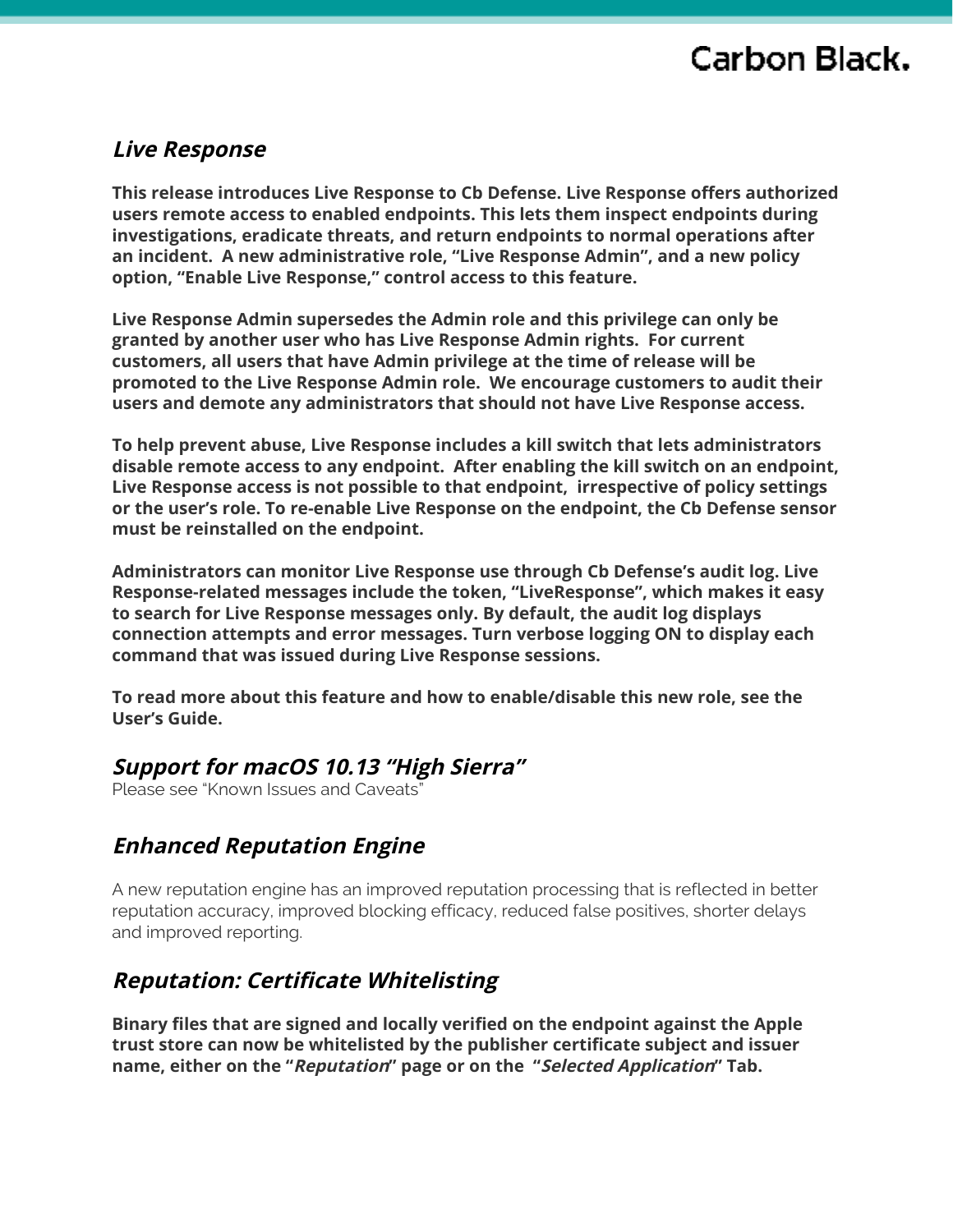**Certificate Whitelisting establishes an initial base trust for the signed and verified files that are new on the device by assigning LOCAL\_WHITE reputation until more information is available from other reputation sources (such as the Cloud). If the trusted certificate becomes compromised, the sensor relies on 1) Apple certificate revocation mechanism, backed by 2) Cloud reputation override for a file signed with such a certificate.**

**The whitelisting feature is especially applicable when using policy configurations that have stricter prevention rules, such as with "unknown" and "not listed" target reputations. This feature is useful for common third-party/proprietary applications that upgrade frequently in a production environment.**

**Operating system files that are signed and verified by Apple, Inc. are certificate whitelisted by default.**

**Consider identifying common application publishers in your organization, especially for applications that upgrade frequently.**

**Please see "Known Issues and Caveats" for current limitations around PKG installers.**

#### **Reputation: IT Tools Whitelisting**

**New files that are introduced into a device and that are created by trusted tools acting as "code creators" can now be whitelisted on "Reputation" page in the "IT Tools" tab. After being configured, any new code files that are created by the trusted tool are initially treated as trusted. Reputation of the tool itself is checked by using standard reputation sources to verify that the tools are not malware.**

**Files created by the configured IT Tools are assigned initial base trust and assigned LOCAL\_WHITE reputation, similar to the certificate whitelisting feature. As a result, the newly created files are not stalled on pre-execution and are scanned in the background, improving perceived performance (especially when frequent code drops are followed by immediate executions, as in case of code debugging). Files dropped by the trusted tools are not subject to strict prevention rules targeting "unknown" and "not listed" reputations.**

**Common use-cases on Mac are: software deployment tools (such as JAMF) and software development tools (such as code editors, IDEs). IT Tools helps to maintain low false positives while enabling stricter prevention rules.**

**When configuring IT Tools, the administrator can select recursive mode to extend the IT Tool to child processes that the tool invokes (that is, for cases when the actual drop is performed by one of the child processes; this is common with some software deployment and development tools).**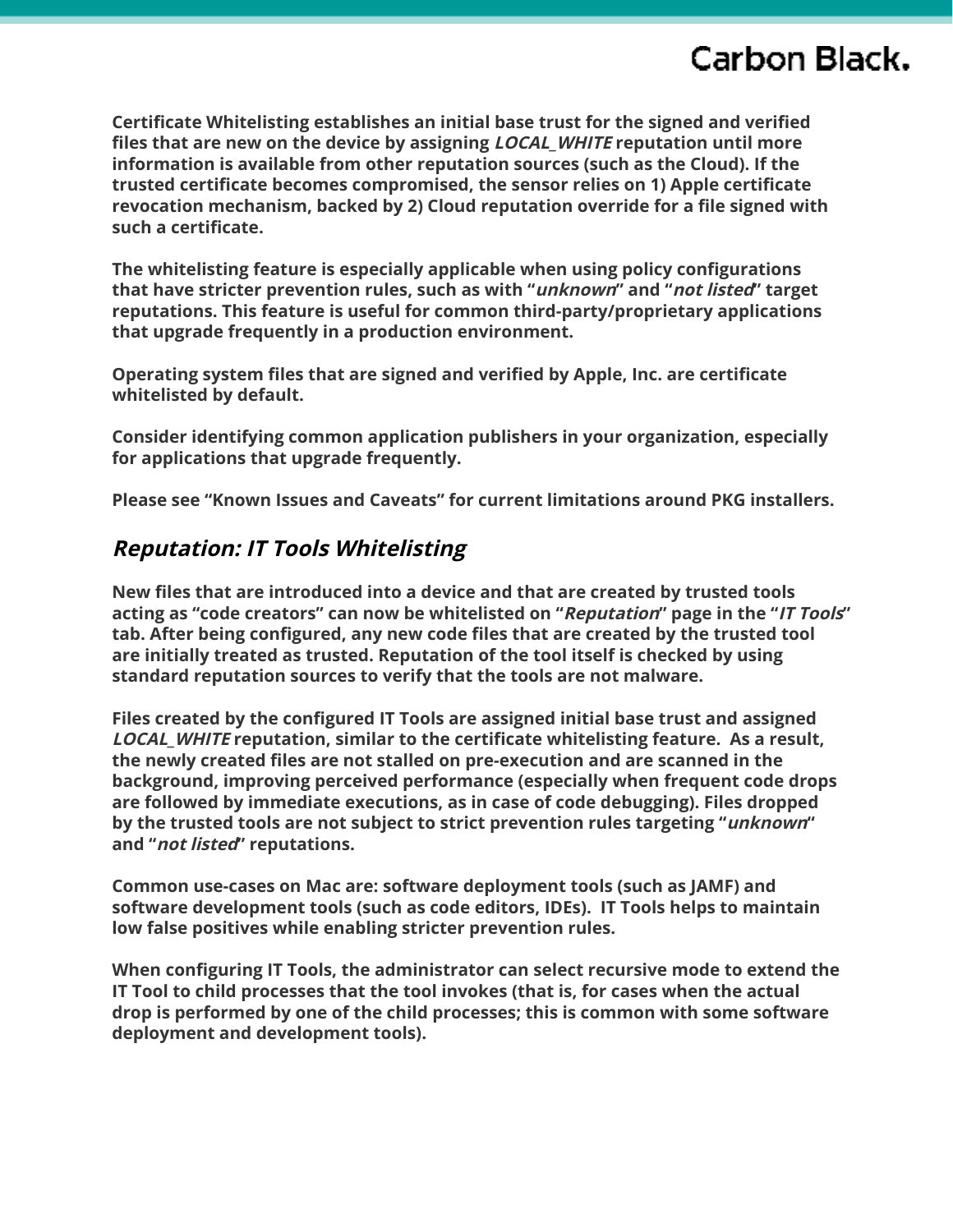**Consider identifying common IT Tools that are specific to your organization (such as software deployment tools, code builders or code editors) and configure them for optimal performance and low false positives.**

#### **Enhanced Code Injection Prevention**

**Enhanced code injection prevention protects against additional code injection techniques on macOS by using the "code injection" rule; namely, code injection of malicious dynamic libraries (dylibs) that override symbols in the original libraries that the application linked against. Such code injections leverage OS loader/linker in the attack chain, and have no other process actor; thus Policy rule is applied against the reputation of the dylib file being injected into process. Special cases for legitimate applications utilizing this injection technique can be addressed with whitelisting ( by hash or Cert) of the dylib.**

#### **Improved Sensor Installer**

**This release features a new sensor installer, upgrader and uninstaller with several improvements and enhanced sensor protections.**

#### **Elongated Company Registration Code**

**To improve deployments and scalability, this release increases the length of the company installation code. Users must update any software deployment tools or any existing installation scripts (such as those used to deploy sensors via tools like Casper/JAMF/Munki) that utilize the previous 8-digit codes.**

# **Known Issues and Caveats**

**The following section lists known issues in this version of Cb Defense sensor.**

#### **Description**

**We are dropping official support for macOS versions 10.6 - 10.9. The last sensor version for 10.6-10.9 is 1.2.4 ( eol, but available for download). The range of macOS versions covered is as follows:**

**3.X sensor: macOS 10.10 - 10.13 ( official support ) 1.X sensor (eol): 10.6 - 10.12**

**The following behavior is expected when pushing 3.0 sensor upgrade (cloud, attended, and unattended) to 1.X sensors that are running on an unsupported OS:**

**- Devices running 10.6-10.7 will not upgrade. Devices running 10.8-10.9 will upgrade to 3.0 but will be running an unsupported sensor version for that OS.**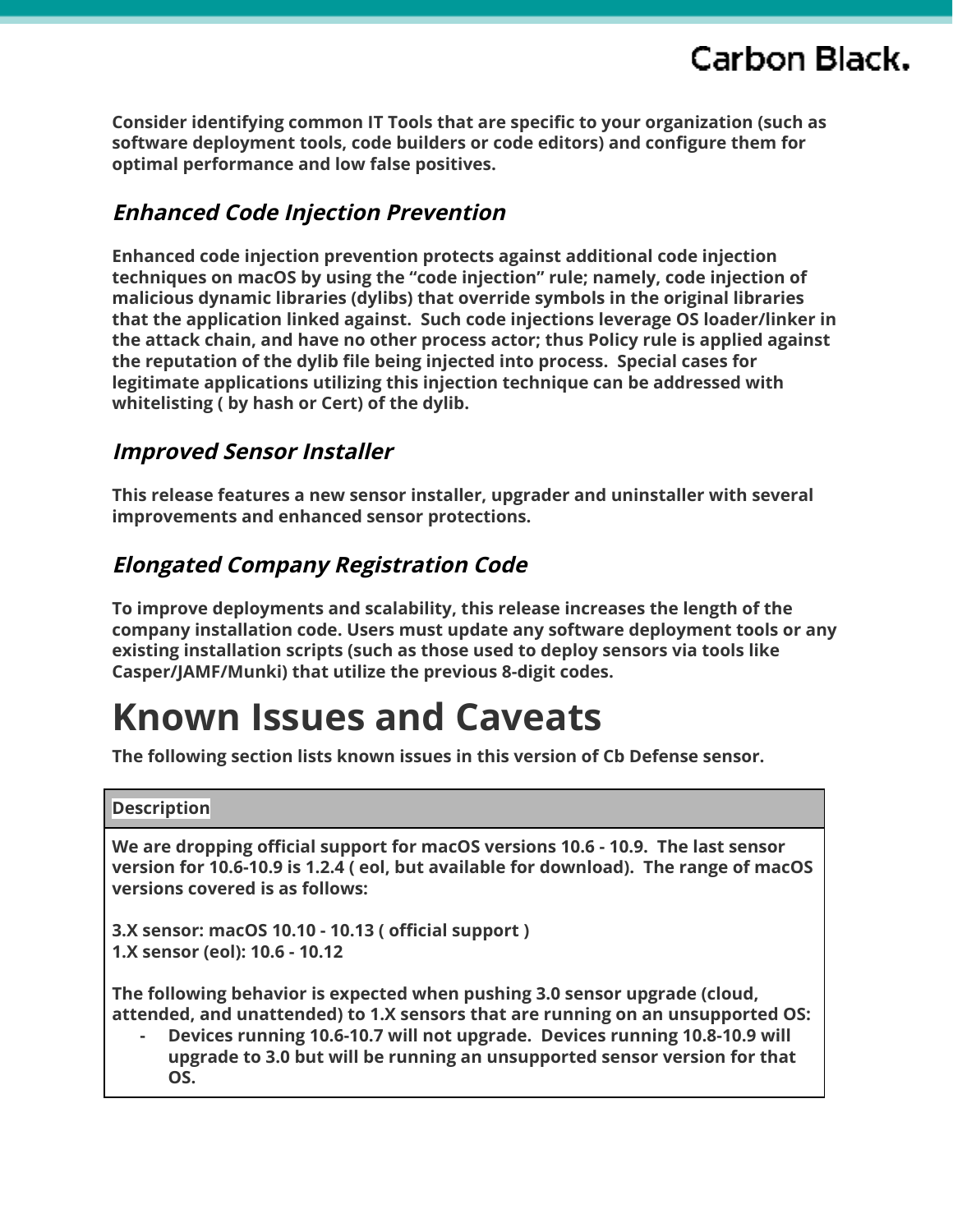**Related to the above caveat, the Enrollment Page UI currently has a few errors that reflect inaccurate supported macOS and OSX versions next to the associated sensor in the dropdown:**

- **1) The 3.0.x sensor: 10.10 - 10.13 currently shows 10.8-10.12 (10.8-10.9 do work, but are not officially supported by 3.0.x).**
- **2) The 1.2 sensor: 10.6 - 10.12 currently shows 10.6-10.7**

**Note, there is an overlap: 10.10 - 10.12 are supported by both 1.2 and 3.0.x.**

**These UI bugs will both be resolved with 0.33.x release of the Backend/UI slated for mid-November.**

**Sensor installations on macOS 10.13, High Sierra, require initial KEXT approval of the product kernel extension by administrative policy or end-user. This new requirement enforced by Apple applies to all third party products that have a driver component.**

**Cb Defense recommends that you preconfigure High Sierra devices with Cb Defense pre-approved drivers by using: MDM policy, netboot, or preconfigured images. This approach simplifies sensor deployment, especially in unattended mode.**

**If Cb Defense drivers are not pre-approved before sensor installation, the behavior is as follows:**

- **- Unattended installation: installation finalizes and returns success, but logs a warning to installation logs. Because CB Defense drivers cannot load, sensor enters Bypass state and reports this state to the cloud. After KEXT is approved (either by an end-user or an administrator with MDM policy), the sensor recovers within one hour and enters the full protection state.**
- **- Attended installation is handled similarly to unattended, with two differences: (1) sensor installation displays a dialog message that requests the end user to approve the KEXT using system preferences; (2) installer stalls for up 10 minutes, giving a user a chance to approve the KEXT.**

**To identify devices with sensors not supporting currently loaded OS, go to Enrollment page, change Status filter to All, and type the following search query:**

**sensorStates:UNSUPPORTED\_OS**

**Use the following search query to help identify devices with sensors that do support the new OS but with sensor KEXT not approved:**

**sensorStates:DRIVER\_INIT\_ERROR**

**See Apple Technical Note TN2459 for more details and recommendations for**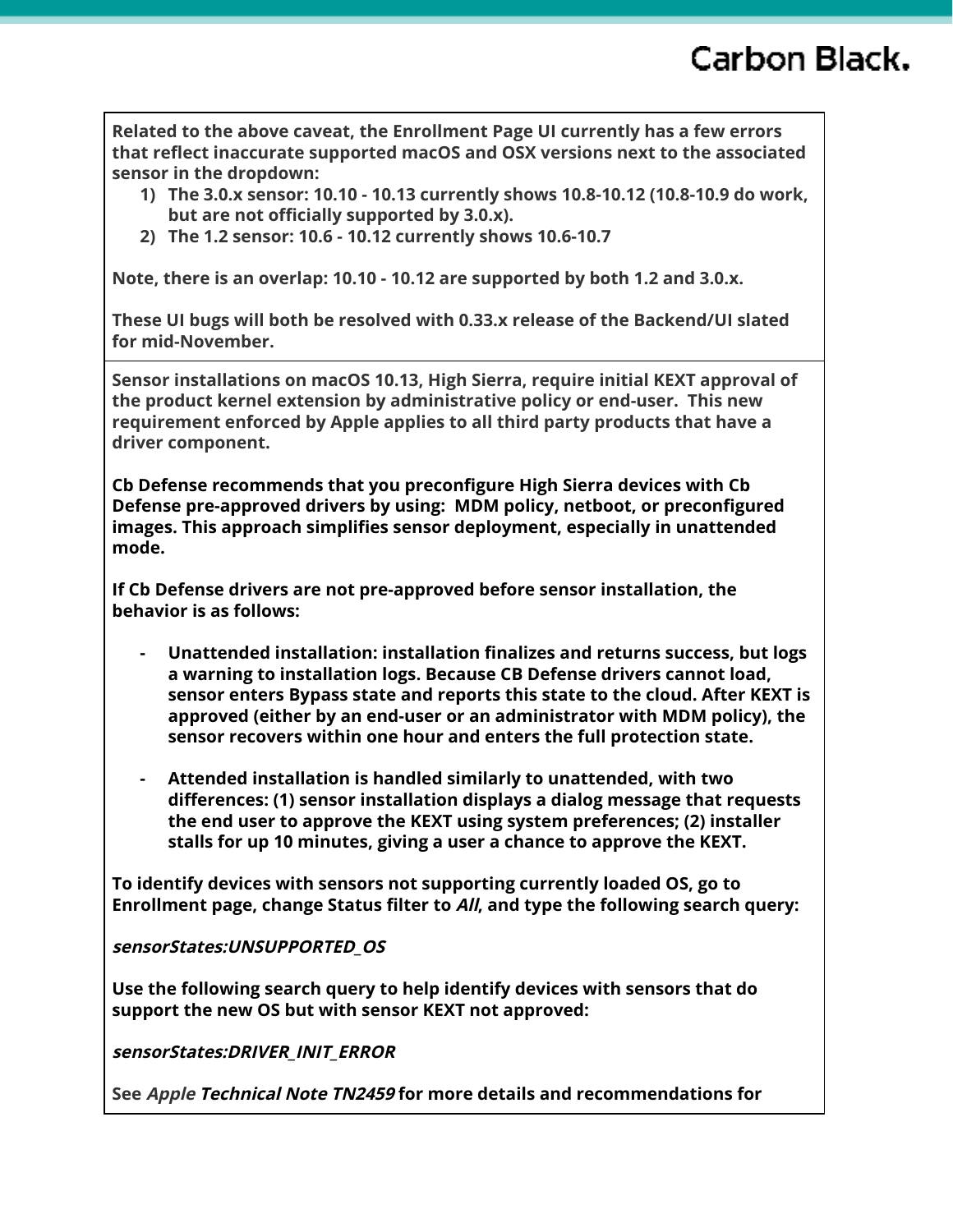#### **enterprise.**

**Certificate Whitelisting feature introduced in 3.0 does not fully support PKG installers. Although the rule does apply to trusted, signed and verified PKG files, it currently does not extend to files that are embedded in the trusted signed PKG installers.**

**New installer code format: To fresh-install 3.0 sensors, use the 3.0-supported company installation and individual device installation codes. This might require a configuration update to software deployment tools.**

**Changed command-line interface for sensor unattended uninstallation to require a confirmation switch. The change might require an update of remote management tools. The new unattended procedure can be invoked via:**

**/Applications/Confer.app/uninstall -y**

**If you are using script cbdefense\_install\_unattended.sh for unattended sensor installation or upgrade, update your software deployment environment to use the script for 3.0 sensor DMG ( extracted from /Volumes/CbDefense-3.0.X.X/docs/cbdefense\_install\_unattended.sh ).**

**The script for 1.X installers is not compatible with 3.0 installer PKG.**

**Due to enhanced installer protections and new reputation engine, a downgrade from 3.0 to 1.2 is not supported out-of-the-box. Contact Support if this downgrade is required.**

**Uninstall and install is an alternative to a downgrade path; however, this process results in a new device ID and loss of linkage to the original device data.**

**Live Response feature on macOS does not currently include the memory dump command.**

**Policy: Use Windows Security Center: setting has no affect on Mac.**

**Policy: Delay Execute for Cloud Scan: setting has no effect on Mac devices. Mac sensor implicitly enables delay execute for cloud scan, based on the configured policy rules. The delay is disabled when no prevention rules are present or when the only policy rules are for "Application" targets:**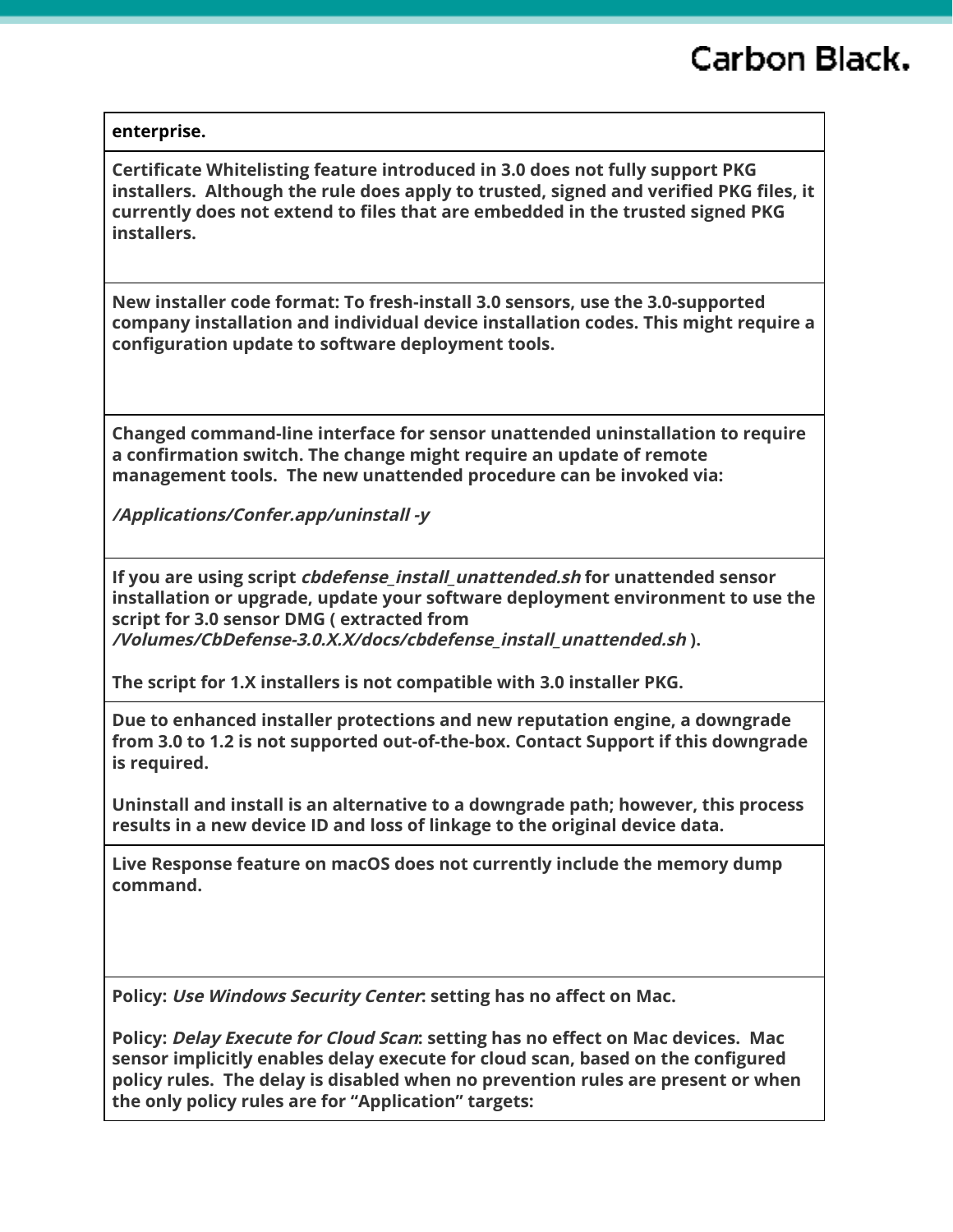- **- "At path"**
- **- "Company Blacklist"**

**Otherwise, the delay is implicitly enabled to facilitate rules that rely on the cloud reputations and make policy enforcement decisions at pre-execution time.**

# **Issues Resolved in 3.0**

| ID                         | <b>Description</b>                                                                                                                                                                                                                                                                                                  |
|----------------------------|---------------------------------------------------------------------------------------------------------------------------------------------------------------------------------------------------------------------------------------------------------------------------------------------------------------------|
| <b>DSEN-207</b>            | Added sensor security log file (security.log).                                                                                                                                                                                                                                                                      |
| <b>DSEN-1353</b>           | Added Support for Policy options: Scan files on network drives and<br>Scan execute on network drive.<br>Previous behavior was to always scan. 3.0 behavior is to scan only if<br>the options are enabled.                                                                                                           |
|                            | Disabling Scan files on network drives can improve performance and<br>eliminate inter-operability issues with certain network file-systems<br>and on high latency networks, at a cost of malware detection on<br>network-shares during on-access. Disabling Scan execute on network<br>drive should be last resort. |
| <b>DSEN-1364</b>           | Added Support for Policy Option: Hash MD5.                                                                                                                                                                                                                                                                          |
|                            | Previous behavior was to always hash and report MD5, 3.0 behavior<br>is to hash and report only if enabled.                                                                                                                                                                                                         |
| EA-8975                    | Fixed missing file signature information from some Mac hosts.                                                                                                                                                                                                                                                       |
| <b>EA-9822</b>             | Fixed sensor Bypass state taking several hours to update in the Cb<br><b>Defense Management Console.</b>                                                                                                                                                                                                            |
| <b>DSEN-937</b><br>EA-8098 | Fixed case where an incident didn't appear on the Alerts List page;<br>incomplete hash information in some behavioral events.                                                                                                                                                                                       |
| <b>DSEN-1183</b>           | Fixed temporary loss of events after running Adobe installer or<br>similar installers, triggering bursts in behaviors.                                                                                                                                                                                              |
| n/a                        | <b>Fixed UDP NETFLOW events sometimes missing destination address</b><br>information.                                                                                                                                                                                                                               |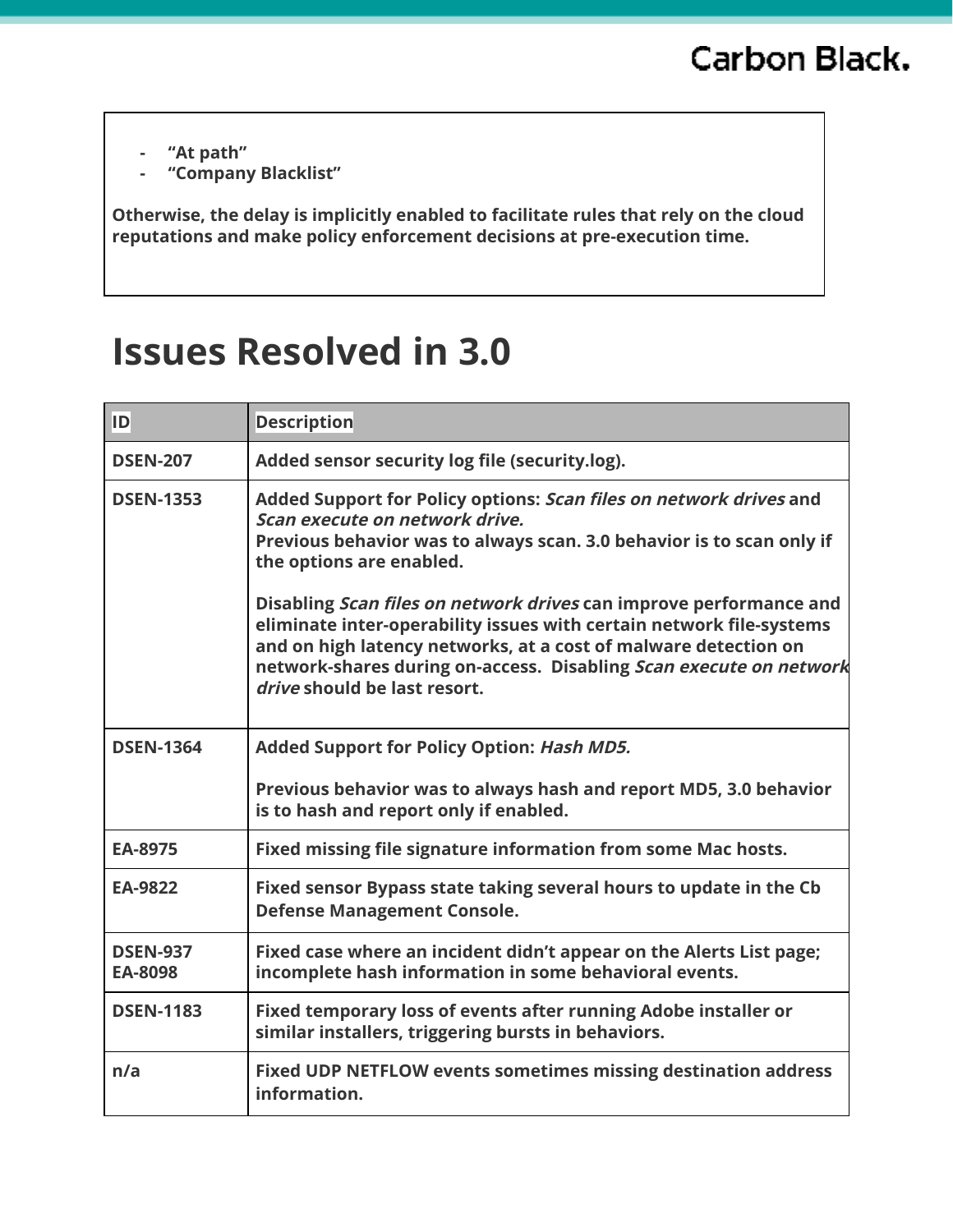| <b>DSEN-380</b>                                                                                                                                                                                                                                                                                                                   | Reverse Shell Detection 2.0 (introduced in sensor 1.2.4) - reduced<br>false positives and enhanced reporting of events (NETWORK_FLOW<br>information and commands executed by the reverse shell) |
|-----------------------------------------------------------------------------------------------------------------------------------------------------------------------------------------------------------------------------------------------------------------------------------------------------------------------------------|-------------------------------------------------------------------------------------------------------------------------------------------------------------------------------------------------|
| <b>CIT-9596</b><br><b>CIT-10729</b><br><b>DSEN-47</b><br><b>DSEN-655</b><br><b>DSEN-745</b><br><b>DSEN-752</b>                                                                                                                                                                                                                    | Miscellaneous sensor installer improvements.                                                                                                                                                    |
| <b>DSEN-48</b>                                                                                                                                                                                                                                                                                                                    | Sensors uninstalled by end-users are now automatically removed<br>(deregistered) from the backend, if the device is online at the time<br>of uninstallation.                                    |
| <b>DSEN-351</b><br><b>DSEN-555</b><br><b>DSEN-976</b><br><b>DSEN-1168</b><br><b>DSEN-1170</b>                                                                                                                                                                                                                                     | Sensor UI: Displaying Threat name and other minor enhancements.                                                                                                                                 |
| <b>DSEN-74</b>                                                                                                                                                                                                                                                                                                                    | Improved Keylogger (MONITOR_INPUT TTP) detection on macOS<br>10.11 and newer.                                                                                                                   |
| <b>DSEN-1407</b>                                                                                                                                                                                                                                                                                                                  | Improved cmd-line reporting in cases of process image replacement                                                                                                                               |
| EA-8728<br><b>CIT-7673</b><br><b>CIT-10936</b><br><b>CIT-11010</b><br><b>CIT-11023</b><br><b>DSEN-328</b><br><b>DSEN-544</b><br><b>DSEN-746</b><br><b>DSEN-789</b><br><b>DSEN-860</b><br><b>DSEN-1038</b><br><b>DSEN-1050</b><br><b>DSEN-1065</b><br><b>DSEN-1165</b><br><b>DSEN-1166</b><br><b>DSEN-1189</b><br><b>DSEN-1299</b> | Miscellaneous detection and prevention improvements.                                                                                                                                            |
| EA-10170                                                                                                                                                                                                                                                                                                                          | Certain development IDEs (PyCharm) took long time to load when<br>exhibiting buffer overflows.                                                                                                  |
| <b>CIT-11027</b>                                                                                                                                                                                                                                                                                                                  | Miscellaneous performance improvements.                                                                                                                                                         |